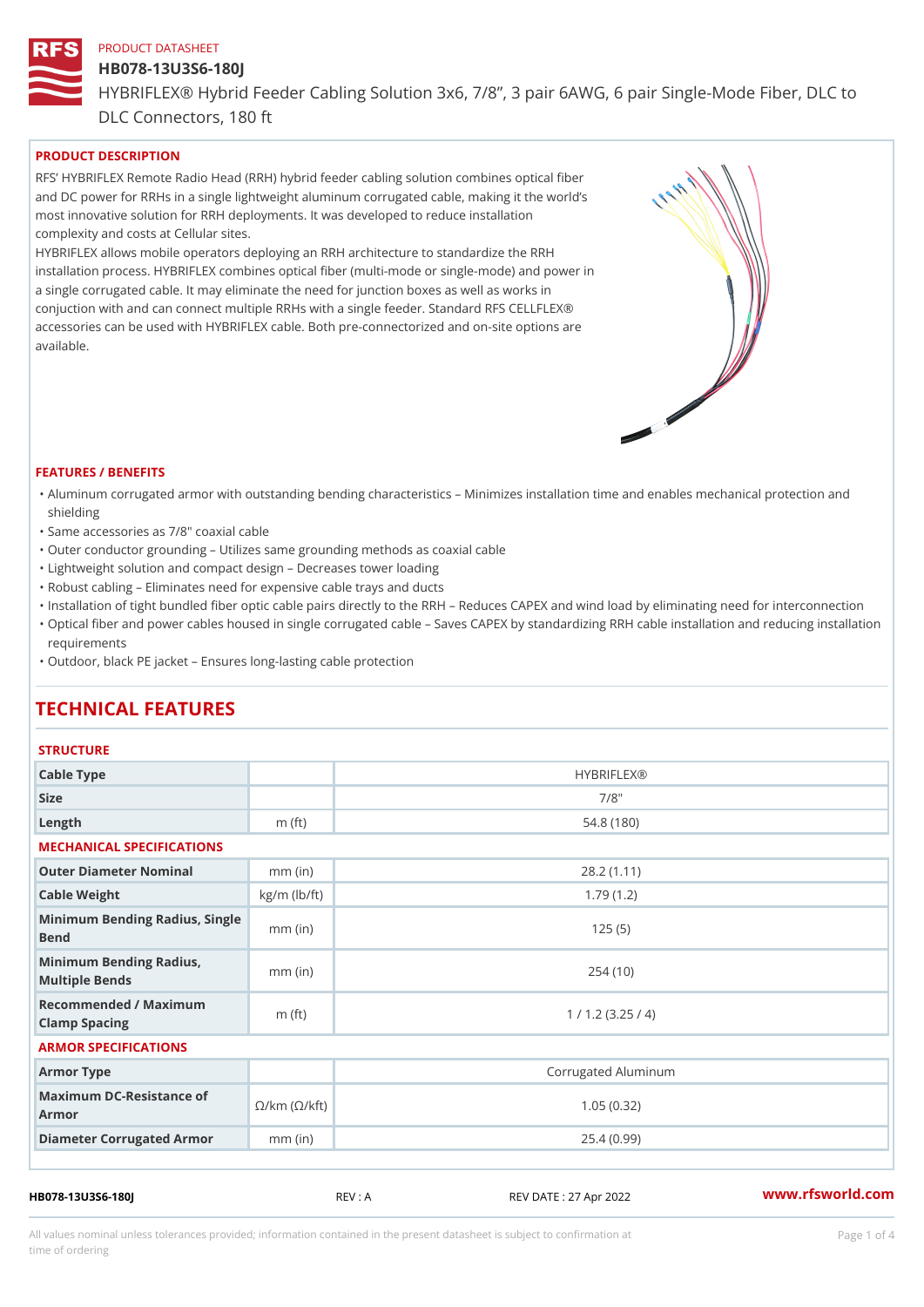# HB078-13U3S6-180J

HYBRIFLEX® Hybrid Feeder Cabling Solution 3x6, 7/8, 3 pair 6AWG, 6 DLC Connectors, 180 ft

| CABLE JACKET                                                                                                                    |                             |                                                      |
|---------------------------------------------------------------------------------------------------------------------------------|-----------------------------|------------------------------------------------------|
| UV-Protection Individual and<br>External Jacket                                                                                 |                             | Yes                                                  |
| Jacket Material                                                                                                                 |                             | Outdoor, Polyethylene, Black                         |
| DC POWER CABLE SPECIFICATIONS                                                                                                   |                             |                                                      |
| Number of DC Pairs                                                                                                              |                             | 3                                                    |
| Maximum DC-Resistance $\bigotimes_{k=m}^{\infty}$ ( $\bigotimes_{k=m}^{\infty}$ /km ( $\bigotimes_{k=m}^{\infty}$ )<br>$C$ able |                             | 1.4(0.42)                                            |
| Cross Section of Power Cnamble (AWG)                                                                                            |                             | 13.3(6)                                              |
| DC Wire Jacket Material                                                                                                         |                             | $PVC/Ny$ lon                                         |
| DC Cable Single Bending Rhandi(uish)                                                                                            |                             | 83 (3.3)                                             |
| DC Cable Diameter                                                                                                               | $mm$ (in)                   | 6.45(0.25)                                           |
| DC Standards (Meets or Exceeds)                                                                                                 |                             | For use in Type MC per UL 1569, PVC Nylon, RoHS/REAC |
| Break-out Length (Top)                                                                                                          | $mm$ (in)                   | 609 (24)                                             |
| Break-out Length (Bottcm)mm (in)                                                                                                |                             | 1016(40)                                             |
| F/O CABLE SPECIFICATIONS                                                                                                        |                             |                                                      |
| F/O Cable Type                                                                                                                  |                             | G657-A1 Single Mode, Bend Tolerant                   |
| Number of F/O Pairs                                                                                                             |                             | 6                                                    |
| Core/Clad                                                                                                                       | $\mu$ m                     | 9/125                                                |
| Secondary Protection Nominal(in)                                                                                                |                             | 900(0.035)                                           |
| Single Bending Radius                                                                                                           | $mm$ (in)                   | 83 (3.3)                                             |
| F/O Standards (Meets or<br>Exceeds)                                                                                             |                             | UL Listed Type OFNR (UL1666), RoHS Compliant         |
| Optical Loss                                                                                                                    | dB/Km                       | $0.5 \t@ 1310 nm$<br>$0.5 \ @ \ 1550 \ nm$           |
| Fiber Termination End                                                                                                           |                             | DLC connector                                        |
| Fiber Termination End 2                                                                                                         |                             | DLC connector                                        |
| FO Break-out Length (Top)mm (in)                                                                                                |                             | 889 (35)                                             |
| FO Break-out Length (Bottomm) (in)                                                                                              |                             | 1016(40)                                             |
| TESTING AND ENVIRONMENTAL                                                                                                       |                             |                                                      |
| Storage Temperature                                                                                                             | $^{\circ}$ C ( $^{\circ}$ F | -40 to 70 (-40 to 158)                               |
| Operation Temperature                                                                                                           | $^{\circ}$ C ( $^{\circ}$ F | $-40$ to 65 ( $-40$ to 149)                          |
| Installation Temperature                                                                                                        | $^{\circ}$ C ( $^{\circ}$ F | $-20$ to $65$ ( $-4$ to $149$ )                      |
|                                                                                                                                 |                             |                                                      |

HB078-13U3S6-180J REV : A REV DATE : 27 Apr 2022 [www.](https://www.rfsworld.com)rfsworld.com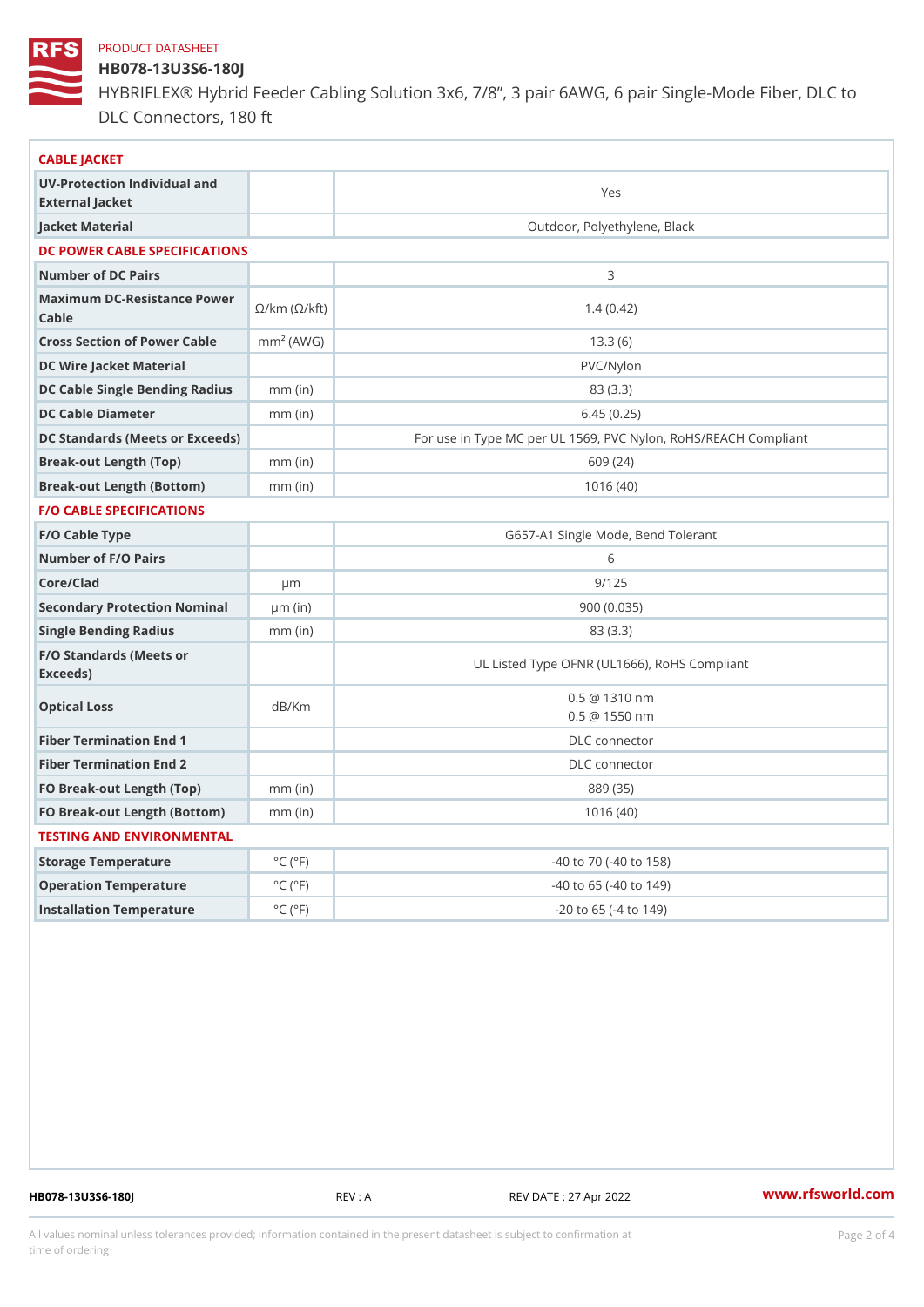#### HB078-13U3S6-180J

HYBRIFLEX® Hybrid Feeder Cabling Solution 3x6, 7/8, 3 pair 6AWG, 6 DLC Connectors, 180 ft

## EXTERNAL DOCUMENT LINKS

Installation Guidelwinessad On-line Factory Te[s](https://www.rfsworld.com/pictures/userfiles/programs/AAST Latest Version.zip)/teRvesults:

# NOTES

Nominal length equals length of trunk not including t breakouts; breakout lengths add additionally to the t length tip to tip.

HB078-13U3S6-180J REV : A REV DATE : 27 Apr 2022 [www.](https://www.rfsworld.com)rfsworld.com

All values nominal unless tolerances provided; information contained in the present datasheet is subject to Pcapgeling that i time of ordering